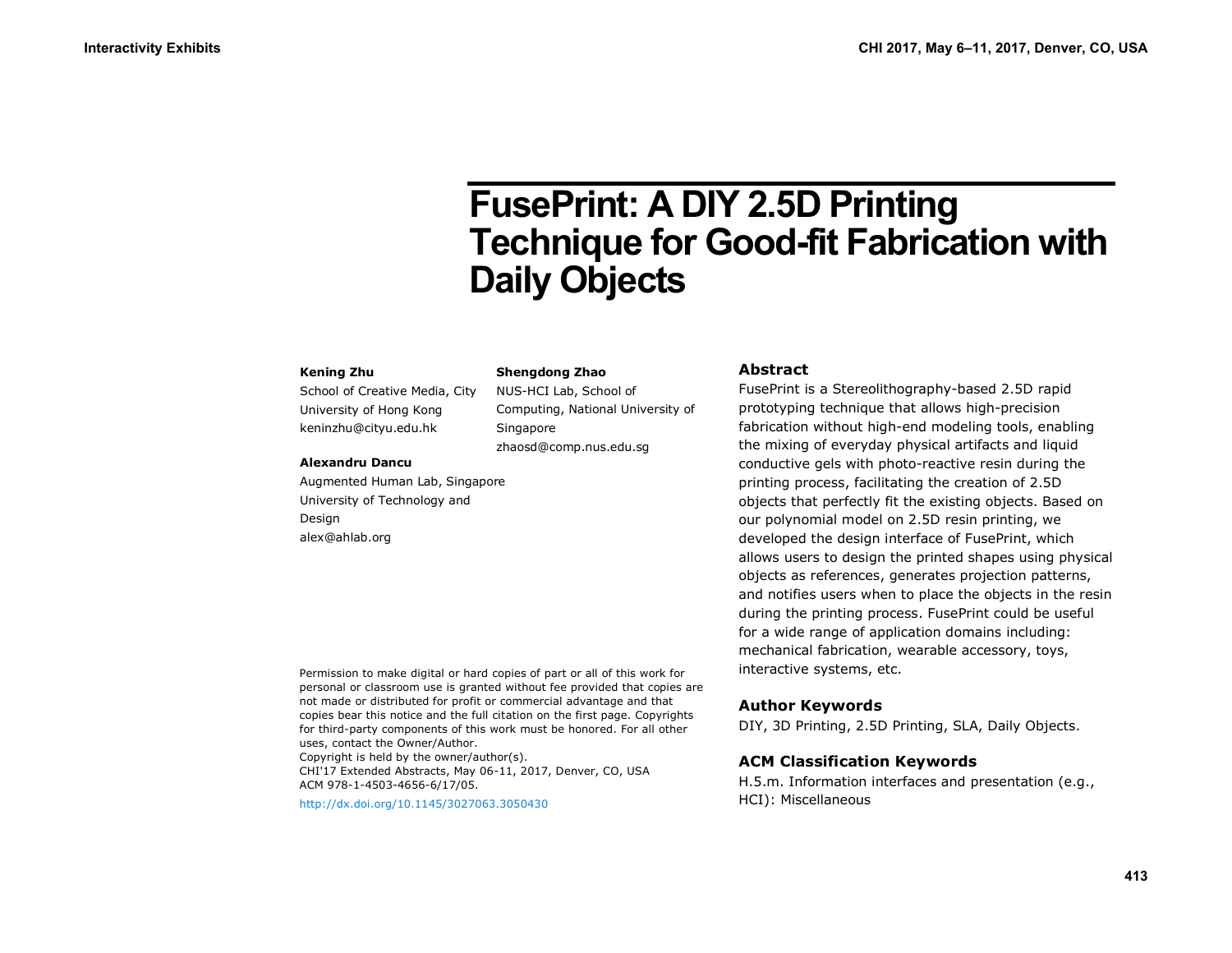

Figure 1: FusePrint fabrication process. User wants to create a penholder; its shape is designed with the reference of physical objects, and bprojected through the bottom of the container holding the resin and physical objects (pens). The projected shape solidifies, resulting in being perfectly matched to the objects.

## **Introduction**

While 3D printing has become increasingly precise in the past decade, using it to create objects that can tightly fit with real-world artifacts can still be challenging [1] despite the availability of tools to create 3D models from existing objects. This is because physical objects can have complex geometric structures (e.g., an internal screw thread). While fitting objects within a simpler structure, such as a cube, is theoretically easy, in practice, daily wear and tear may transform parts or the whole of that simple object into a more complex shape/texture, increasing the difficulty of modeling. High-end 3D scanning devices can achieve greater precision, but they are usually costly and less accessible for hobbyists. Even if a perfect 3D model can be created, much of the printing process in current lowcost 3D printers may introduce additional errors due to the difficulty in calibration(e.g., it can be difficult to 3Dprint the details of an internal screw thread in an object to tightly fit the existing screws). These factors could result in a long chain of trial-and-error attempts with current 3D printers to produce objects that fit existing artifacts well. One solution is to leverage existing artifacts as a mold so that the printing material in

contact with the artifact can naturally fit to its shape and texture. However, the current 3D-printing processes do not support the insertion of physical objects in the printing process.

In this paper, we demonstrate our first effort to enable the capability of inserting existing artifacts in the fabrication process with FusePrint, a DIY SLA-based 2.5D printing technique that allows for the mixture of everyday objects as well as liquid with the photoreactive resin during the printing process, making it much easier to create 2.5D objects that tightly fit with the existing objects. Using FusePrint, one can simply place daily objects, like an external screw thread or a cup, into the photo-reactive resin during the printing process to print an internal thread or a cup holder that perfectly matches the shape of the inserted objects. In addition, by mixing liquid conductive gel with the resin, one can print customized touch-sensitive objects that can detect multi‐touch points as well as gestures.

# **Related Work**

Researchers have long discovered the advantages of mixing existing artifacts with 3D created objects and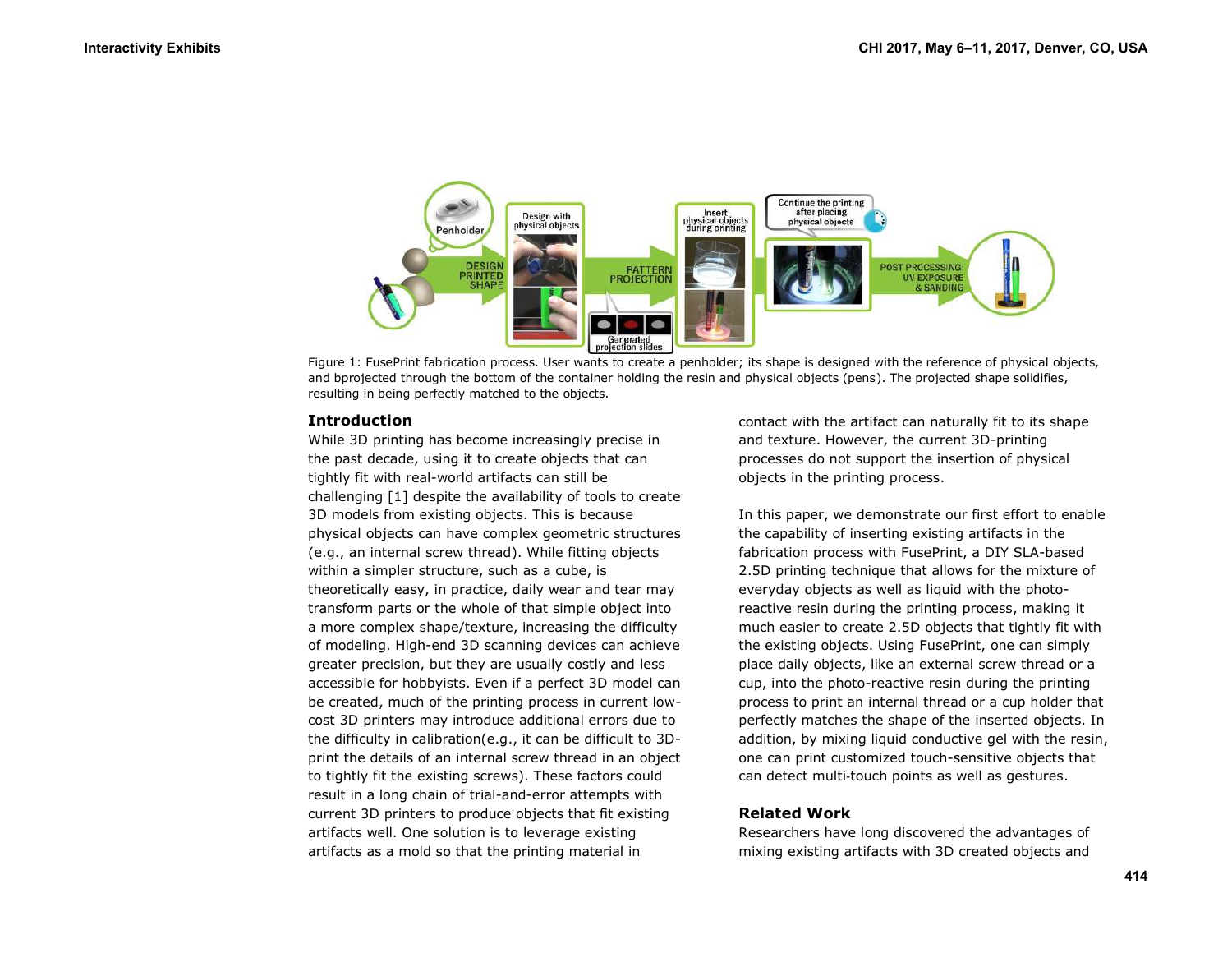have developed various tools to facilitate this process. For example, MixFab is a mixed-reality environment for personal fabrication, which allows users to create models by placing physical objects in the workspace [1]. Printed Optics [2] adopted the shape-depositionbased process that still requires the detailed 3D models of embedded components. Chen et al. [3] proposed Encore, an FDM-based 3D printing technique to augment everyday objects in three ways: printed-over, affixed, and interlocked. ReForm [4] leveraged the usage of malleable clay to allow users to create physical 3D models in a bi-directional way, supporting the usage of markers and physical objects as the annotation of modeling. Teibrich et al. [5] presented a 3D-printing technique that supports direct modifications (i.e. addition and subtraction) on the already-printed objects using 3D scanning, to reduce the waste of the material because of the failures in fabrication.

In all mentioned work above, researchers have mainly focused on using physical objects in the modeling process, requiring 3D scanning. As previously mentioned, the modeling process itself can be tedious by requiring extra measuring tools, and errors could still occur during the scanning and the manufacturing process due to the non-perfect hardware implementation of FDM 3D printers.

#### **FusePrint Setup**

With FusePrint, we aimed to create a DIY process that could create objects to fit existing objects. We developed a DIY setup (Fig. 2) with four main components: a tablet for shape designing, a light source using an existing Optoma DLP projector (model  $=$  EH1060; brightness value  $= 0$ ; contrast value  $= 0$ ), a resin container, and a computer. The projector is

mounted in the acrylic case, directing upward to the container filled with photo-reactive resin.



Figure 2: FusePrint Setup

The base of the resin was made of flexible silicon, to facilitate easy-removal of the printed shapes. To achieve maximum illumination, the distance between the projector and the resin container is set to be the minimum projection distance of the projector model (22 cm in our setup). The computer is connected to the projector to control the projected images to create objects layer by layer.

To print a 2.5D object, one can shine a sequence of slides through a DLP projector to the appropriate region of the resin to cure the resin layer by layer. The overall process of printing a 2.5D object using FusePrint consists of the following steps (Fig 1): A user first needs to specify the shape of the printed object and its dimension in our customized modeling software which contains a web-based sketch interface allowing users to design the 2.5D patterns on mobile tablets (Fig 2 - Design) and a plug-in for Microsoft PowerPoint to generate projection patterns based on the design of 2.5D shapes; the system then translates the model into a sequence of images in which each image is a crosssection of a 2.5D model representing a layer of that object needing to be printed. According to the height of